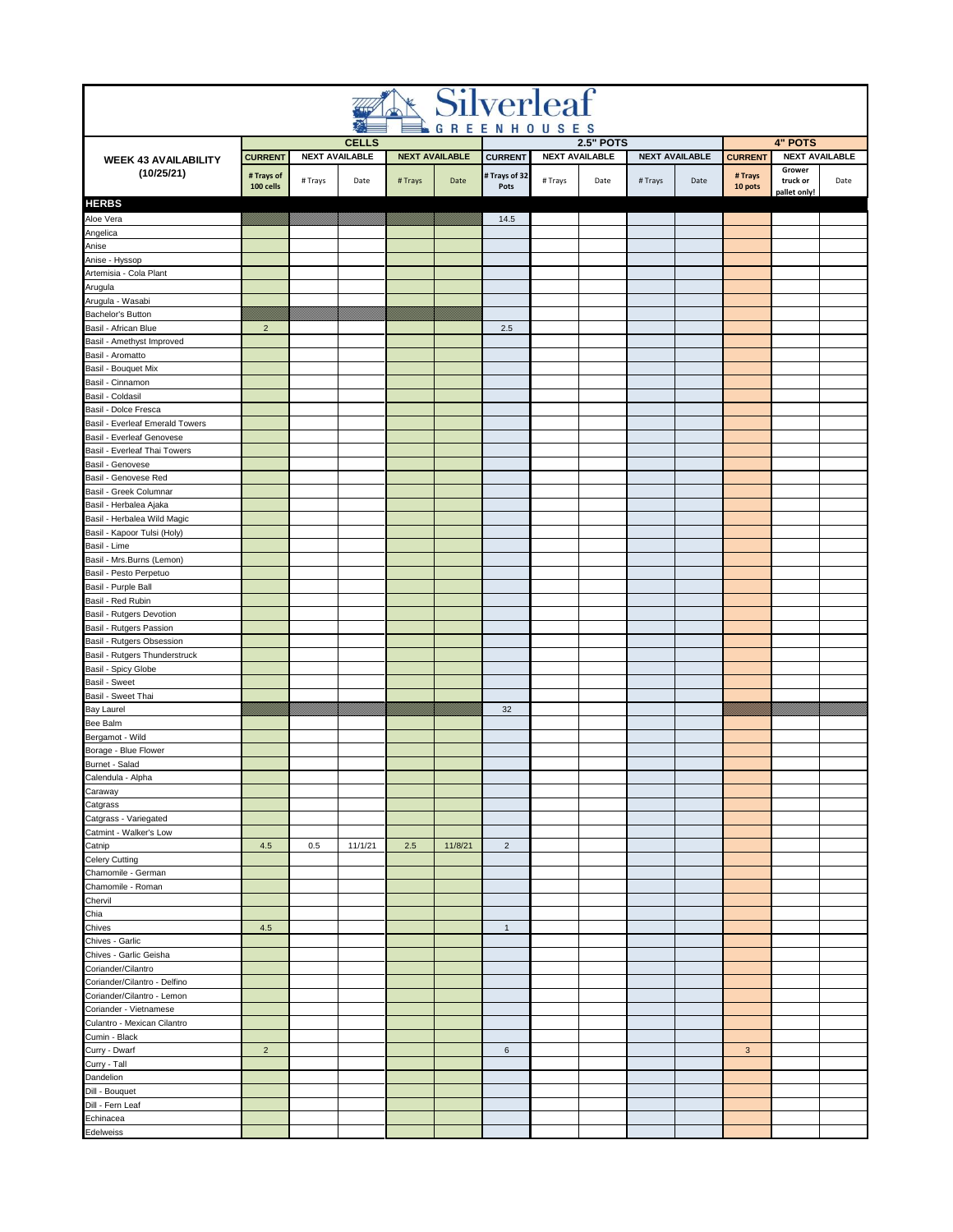| <b>WEEK 43 AVAILABILITY</b>                   | <b>CURRENT</b>          | <b>NEXT AVAILABLE</b> |          | <b>NEXT AVAILABLE</b> |          | <b>CURRENT</b>        | <b>NEXT AVAILABLE</b> |          | <b>NEXT AVAILABLE</b> |      | <b>CURRENT</b><br><b>NEXT AVAILABLE</b> |                    |      |
|-----------------------------------------------|-------------------------|-----------------------|----------|-----------------------|----------|-----------------------|-----------------------|----------|-----------------------|------|-----------------------------------------|--------------------|------|
| (10/25/21)                                    | # Trays of<br>100 cells | # Trays               | Date     | # Trays               | Date     | # Trays of 32<br>Pots | # Trays               | Date     | # Trays               | Date | # Trays<br>10 pots                      | Grower<br>truck or | Date |
|                                               |                         |                       |          |                       |          |                       |                       |          |                       |      |                                         | pallet only!       |      |
| Epazote                                       |                         |                       |          |                       |          |                       |                       |          |                       |      |                                         |                    |      |
| Eucalyptus - Silver Dollar<br>Fennel - Bronze |                         |                       |          |                       |          |                       |                       |          |                       |      |                                         |                    |      |
| Fennel - Florence                             |                         |                       |          |                       |          |                       |                       |          |                       |      |                                         |                    |      |
| Fennel - Green                                |                         |                       |          |                       |          |                       |                       |          |                       |      |                                         |                    |      |
| Feverfew                                      |                         |                       |          |                       |          |                       |                       |          |                       |      |                                         |                    |      |
| Flax - Omega                                  |                         |                       |          |                       |          |                       |                       |          |                       |      |                                         |                    |      |
| Germander - Upright                           | $\mathbf{1}$            | 7                     | 11/22/21 |                       |          | 18                    |                       |          |                       |      | 20                                      |                    |      |
| Heliotrope - Fragrant Delight                 |                         |                       |          |                       |          |                       |                       |          |                       |      |                                         |                    |      |
| Horehound                                     |                         |                       |          |                       |          |                       |                       |          |                       |      |                                         |                    |      |
| Hummingbird Mint - Sunset Yellow              |                         |                       |          |                       |          |                       |                       |          |                       |      |                                         |                    |      |
| Hyacinth Bean - Ruby Moon                     |                         |                       |          |                       |          |                       |                       |          |                       |      |                                         |                    |      |
| Hyssop - Blue Flower                          |                         |                       |          |                       |          |                       |                       |          |                       |      |                                         |                    |      |
| Lavender - Anouk                              |                         |                       |          |                       |          |                       |                       |          |                       |      |                                         |                    |      |
| avender - Anouk Deep Rose                     |                         |                       |          |                       |          |                       |                       |          |                       |      |                                         |                    |      |
| Lavender - Anouk Silver                       |                         |                       |          |                       |          |                       |                       |          |                       |      |                                         |                    |      |
| avender - BeeZee 'Dark Blue'                  |                         |                       |          |                       |          |                       |                       |          |                       |      |                                         |                    |      |
| _avender - BeeZee 'Pink'                      |                         |                       |          |                       |          |                       |                       |          |                       |      |                                         |                    |      |
| _avender - BeeZee 'White'                     |                         |                       |          |                       |          |                       |                       |          |                       |      | 20                                      |                    |      |
| avender - Big Time Blue                       | $\sqrt{5}$              | 8.5                   | 11/29/21 | $\overline{4}$        | 1/3/21   | 0.5                   |                       |          |                       |      | 9.5                                     |                    |      |
| avender - Blue Spear                          |                         |                       |          |                       |          |                       |                       |          |                       |      |                                         |                    |      |
| avender - Dilly Dilly                         | 10.5                    | 12                    | 11/15/21 | 12.5                  | 12/13/21 | 5.5                   |                       |          |                       |      | 9.5                                     |                    |      |
| avender - Edelweiss                           |                         |                       |          |                       |          |                       |                       |          |                       |      |                                         |                    |      |
| avender - Ellagance Pink                      |                         |                       |          |                       |          |                       |                       |          |                       |      |                                         |                    |      |
| Lavender - Ellagance Purple                   |                         |                       |          |                       |          |                       |                       |          |                       |      |                                         |                    |      |
| Lavender - Ellagance Snow                     |                         |                       |          |                       |          |                       |                       |          |                       |      |                                         |                    |      |
| Lavender - French                             | 6                       |                       |          |                       |          | 0.5                   |                       |          |                       |      | $\mathbf{1}$                            |                    |      |
| avender - Goodwin Creek                       | $\overline{2}$          | 2.5                   | 11/8/21  |                       |          | $\mathbf{1}$          |                       |          |                       |      |                                         |                    |      |
| Lavender - Grosso                             | 11                      | 8                     | 11/8/21  | 16                    | 12/6/21  | 9.5                   |                       |          |                       |      | 9.5                                     |                    |      |
| avender - Hidcote Blue                        | 2.5                     | 7.5                   | 11/8/21  | 10                    | 11/29/21 |                       |                       |          |                       |      | 9.5                                     |                    |      |
| avender - Imperial Gem                        |                         |                       |          |                       |          |                       |                       |          |                       |      |                                         |                    |      |
| avender - Melissa Lilac                       |                         |                       |          |                       |          |                       |                       |          |                       |      |                                         |                    |      |
| _avender - Munstead                           | 12                      | 9                     | 11/8/21  | 30                    | 11/29/21 | $\overline{7}$        |                       |          |                       |      | 10                                      |                    |      |
| avender - Phenomenal                          | $\sqrt{5}$              | 14.5                  | 11/8/21  | 23                    | 12/20/21 | $2.5\,$               |                       |          |                       |      | 6.5                                     |                    |      |
| avender - Pinnata                             |                         |                       |          |                       |          |                       |                       |          |                       |      |                                         |                    |      |
| avender - Platinum Blonde                     |                         |                       |          |                       |          |                       |                       |          |                       |      |                                         |                    |      |
|                                               |                         | 5                     |          |                       |          |                       | $\overline{2}$        |          |                       |      |                                         |                    |      |
| avender - Primavera                           |                         |                       | 12/6/21  |                       |          |                       |                       | 12/27/21 |                       |      |                                         |                    |      |
| Lavender - Provence                           | 15                      | 16                    | 12/6/21  | 13.5                  | 12/27/21 | 6                     |                       |          |                       |      | 9.5                                     |                    |      |
| Lavender - Sensational                        | 17                      | 8.5<br>6.5            | 11/29/21 |                       |          | $5.5\,$               |                       |          |                       |      | 9                                       |                    |      |
| _avender - Super Blue                         | 11                      |                       | 11/29/21 | $5\phantom{.0}$       | 12/27/21 | $4.5\,$               |                       |          |                       |      |                                         |                    |      |
| _avender - Vera                               |                         |                       |          |                       |          |                       |                       |          |                       |      |                                         |                    |      |
| eek - King Richard                            |                         |                       |          |                       |          |                       |                       |          |                       |      |                                         |                    |      |
| emon Balm                                     | $\overline{2}$          | 2.5                   | 11/1/21  | $2.5\,$               | 11/8/21  | $2.5\,$               |                       |          |                       |      |                                         |                    |      |
| emon Grass - East Indian                      |                         |                       |          |                       |          |                       |                       |          |                       |      |                                         |                    |      |
| Lemon Grass - West Indian                     |                         |                       |          |                       |          | 46.5                  |                       |          |                       |      | 20.5                                    |                    |      |
| Lemon Verbena                                 |                         |                       |          |                       |          | $5.5\,$               |                       |          |                       |      |                                         |                    |      |
| ovage                                         |                         |                       |          |                       |          |                       |                       |          |                       |      |                                         |                    |      |
| Marigold - Citrus Lemon Gem                   |                         |                       |          |                       |          |                       |                       |          |                       |      |                                         |                    |      |
| Marigold - CitrusTangerine Gem                |                         |                       |          |                       |          |                       |                       |          |                       |      |                                         |                    |      |
| Marjoram - Gold Tip                           |                         |                       |          |                       |          |                       |                       |          |                       |      |                                         |                    |      |
| Marjoram - Sweet                              | $\overline{2}$          | 2.5                   | 11/8/21  |                       |          | 3.5                   |                       |          |                       |      | $\mathbf{1}$                            |                    |      |
| Mexican Mint Marigold                         |                         |                       |          |                       |          |                       |                       |          |                       |      |                                         |                    |      |
| Mint - Apple<br>Mint - Banana                 |                         |                       |          |                       |          | $\mathbf{1}$          |                       |          |                       |      |                                         |                    |      |
| Mint - Basil                                  |                         |                       |          |                       |          |                       |                       |          |                       |      |                                         |                    |      |
| Mint - Berries & Cream                        |                         |                       |          |                       |          |                       |                       |          |                       |      |                                         |                    |      |
|                                               |                         |                       |          |                       |          |                       |                       |          |                       |      |                                         |                    |      |
| Mint - Blackcurrant                           |                         |                       | 11/1/21  |                       | 11/22/21 | $\mathbf{1}$          |                       |          |                       |      |                                         |                    |      |
| Mint - Chocolate                              |                         | 1.5                   |          | $2.5\,$               |          |                       |                       |          |                       |      |                                         |                    |      |
| Mint - Corsican                               |                         |                       |          |                       |          |                       |                       |          |                       |      |                                         |                    |      |
| Mint - Curly                                  |                         |                       |          |                       |          |                       |                       |          |                       |      |                                         |                    |      |
| Mint - Ginger                                 |                         |                       |          |                       |          |                       |                       |          |                       |      |                                         |                    |      |
| Mint - Grapefruit                             |                         |                       |          |                       |          |                       |                       |          |                       |      |                                         |                    |      |
| Mint - Hilary's Sweet Lemon                   |                         |                       |          |                       |          |                       |                       |          |                       |      |                                         |                    |      |
| Mint - Jessica's Sweet Pear                   |                         |                       |          |                       |          |                       |                       |          |                       |      |                                         |                    |      |
| Mint - Kentucky Colonel                       | $1.5$                   | 2.5                   | 11/8/21  |                       |          | $2.5\,$               |                       |          |                       |      |                                         |                    |      |
| Mint - Mojito                                 | 2.5                     | 3.5                   | 11/1/21  |                       |          | 0.5                   |                       |          |                       |      |                                         |                    |      |
| Mint - Moroccan                               |                         |                       |          |                       |          |                       |                       |          |                       |      |                                         |                    |      |
| Mint - Orange                                 | $\mathbf{1}$            | $\mathbf{1}$          | 11/15/21 |                       |          | $\mathbf{3}$          |                       |          |                       |      |                                         |                    |      |
| Mint - Peppermint                             |                         | 3                     | 11/1/21  | $1.5$                 | 11/22/21 | $3.5\,$               |                       |          |                       |      |                                         |                    |      |
| Mint - Peppermint Upright                     | $1.5$                   | $\mathbf{1}$          | 11/15/21 |                       |          |                       |                       |          |                       |      |                                         |                    |      |
| Mint - Spearmint                              | 0.5                     | $3.5\,$               | 11/1/21  |                       |          | $3.5\,$               |                       |          |                       |      |                                         |                    |      |
| Mint - Strawberry                             |                         |                       |          |                       |          |                       |                       |          |                       |      |                                         |                    |      |
| Mint - Thai                                   |                         |                       |          |                       |          |                       |                       |          |                       |      |                                         |                    |      |
| Mint - Variegated Pineapple                   | $\mathbf{1}$            |                       |          |                       |          |                       |                       |          |                       |      |                                         |                    |      |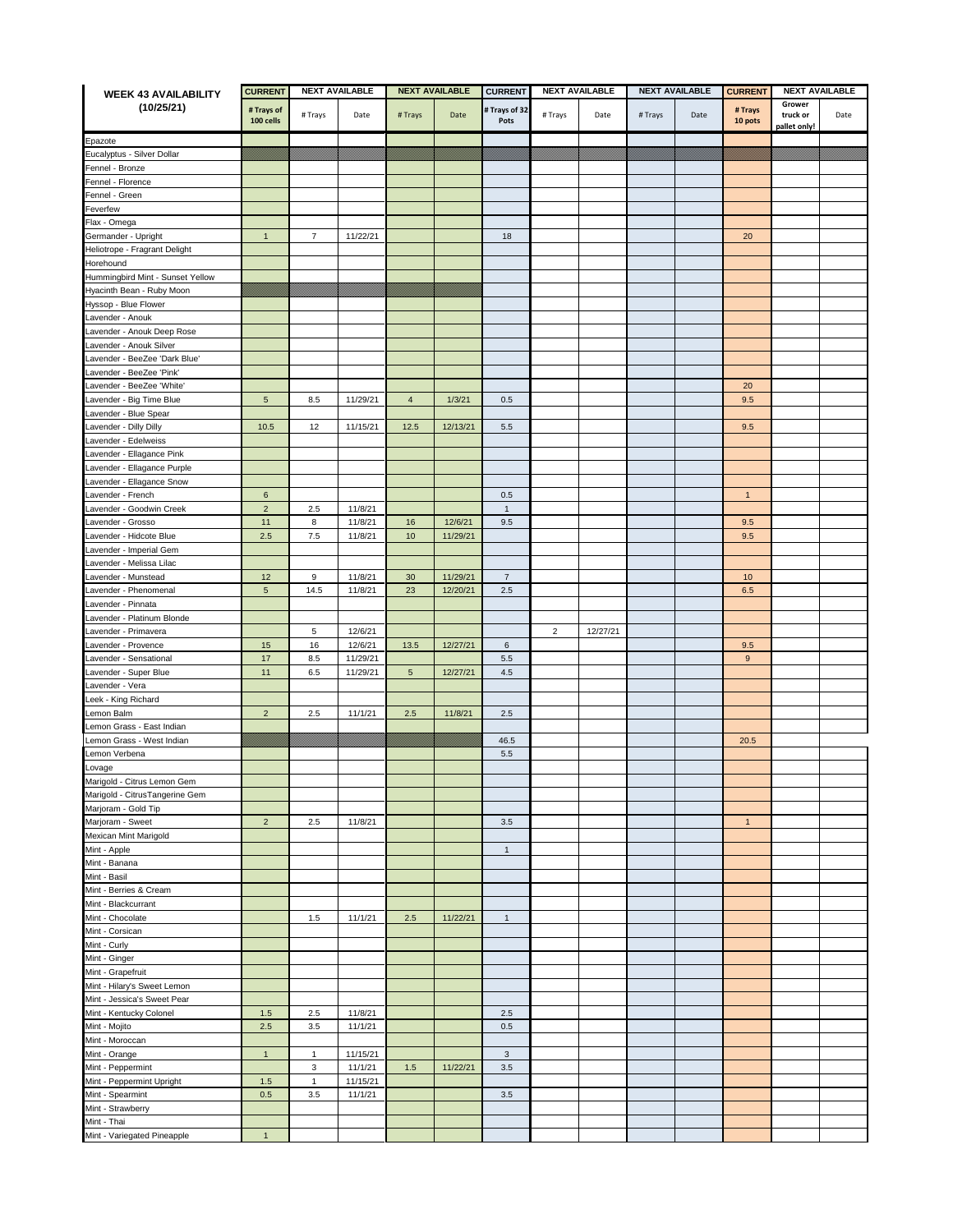| <b>WEEK 43 AVAILABILITY</b>   | <b>CURRENT</b> | <b>NEXT AVAILABLE</b> |          | <b>NEXT AVAILABLE</b> |          | <b>CURRENT</b>            | <b>NEXT AVAILABLE</b> |      | <b>NEXT AVAILABLE</b> |      | <b>CURRENT</b><br><b>NEXT AVAILABLE</b> |                          |      |
|-------------------------------|----------------|-----------------------|----------|-----------------------|----------|---------------------------|-----------------------|------|-----------------------|------|-----------------------------------------|--------------------------|------|
| (10/25/21)                    | # Trays of     |                       |          |                       |          | # Trays of 32             |                       |      |                       |      | # Trays                                 | Grower                   |      |
|                               | 100 cells      | # Trays               | Date     | # Trays               | Date     | Pots                      | # Trays               | Date | # Trays               | Date | 10 pots                                 | truck or<br>pallet only! | Date |
|                               |                |                       |          |                       |          |                           |                       |      |                       |      |                                         |                          |      |
| Mountain Mint                 |                |                       |          |                       |          |                           |                       |      |                       |      |                                         |                          |      |
| Mushroom Plant                |                |                       |          |                       |          |                           |                       |      |                       |      |                                         |                          |      |
| Nasturtium - Bloody Mary      |                |                       |          |                       |          |                           |                       |      |                       |      |                                         |                          |      |
| Vasturtium - Empress of India |                |                       |          |                       |          |                           |                       |      |                       |      |                                         |                          |      |
| Nasturtium - Jewel Mix        |                |                       |          |                       |          |                           |                       |      |                       |      |                                         |                          |      |
| Oregano - Compactum           |                | 2.5                   | 11/15/21 |                       |          |                           |                       |      |                       |      |                                         |                          |      |
| Oregano - Dittany of Crete    |                |                       |          |                       |          |                           |                       |      |                       |      |                                         |                          |      |
| Oregano - Golden              |                |                       |          |                       |          |                           |                       |      |                       |      |                                         |                          |      |
| Oregano - Greek               | $\overline{5}$ | 2.5                   | 11/15/21 | $\mathbf{3}$          |          |                           |                       |      |                       |      |                                         |                          |      |
| Oregano - Hot & Spicy         | 5.5            | $2.5\,$               | 11/15/21 | $2.5\,$               |          |                           |                       |      |                       |      |                                         |                          |      |
| Oregano - Italian             | $\mathbf 5$    | 2.5                   | 11/8/21  |                       |          | $\overline{4}$            |                       |      |                       |      |                                         |                          |      |
| Oregano - Kent Beauty         |                |                       |          |                       |          |                           |                       |      |                       |      |                                         |                          |      |
| Oregano - Kirigami            |                |                       |          |                       |          |                           |                       |      |                       |      |                                         |                          |      |
| Oregano - Mexican             |                |                       |          |                       |          |                           |                       |      |                       |      |                                         |                          |      |
| Oregano - Variegated          |                |                       |          |                       |          |                           |                       |      |                       |      |                                         |                          |      |
| Papalo                        |                |                       |          |                       |          |                           |                       |      |                       |      |                                         |                          |      |
| Parsley - Curly               |                |                       |          |                       |          | $1.5$                     |                       |      |                       |      |                                         |                          |      |
| Parsley - Italian             |                |                       |          |                       |          |                           |                       |      |                       |      |                                         |                          |      |
| Parsley - Giant of Italy      |                |                       |          |                       |          |                           |                       |      |                       |      |                                         |                          |      |
| Patchouli                     | 24.5           | 16.5                  | 11/1/21  | 17                    | 11/15/21 | 12                        |                       |      |                       |      |                                         |                          |      |
| Pennyroyal - English          |                |                       |          |                       |          |                           |                       |      |                       |      |                                         |                          |      |
| Pleurisy Root                 |                |                       |          |                       |          |                           |                       |      |                       |      |                                         |                          |      |
| Rosemary - Arp                | 22.5           | 16                    | 11/15/21 | $6.5\,$               | 12/13/21 | 21                        |                       |      |                       |      | 50                                      |                          |      |
| Rosemary - Barbeque           | 69.5           | 17                    | 12/6/21  | 19                    | 12/13/21 | 11.5                      |                       |      |                       |      | 19.5                                    |                          |      |
| Rosemary - Blue Spires        | 12             | 8                     | 11/8/21  | $\bf8$                | 12/20/21 |                           |                       |      |                       |      |                                         |                          |      |
| Rosemary - Blue Winter        | 16.5           | 8                     | 11/15/21 | $\bf8$                | 12/20/21 |                           |                       |      |                       |      |                                         |                          |      |
| Rosemary - Foxtail            |                |                       |          |                       |          |                           |                       |      |                       |      |                                         |                          |      |
| Rosemary - Gorizia            | $\overline{7}$ | $3.5\,$               | 11/1/21  | $10.5$                | 11/8/21  | $5.5\,$                   |                       |      |                       |      | 10                                      |                          |      |
| Rosemary - Hill Hardy         | $\overline{4}$ | 6                     | 11/8/21  | 11                    | 12/13/21 | $\sqrt{5}$                |                       |      |                       |      | 10                                      |                          |      |
| Rosemary - Huntington Carpet  | 17             | 11.5                  | 12/13/21 |                       |          | $\mathsf 3$               |                       |      |                       |      |                                         |                          |      |
| Rosemary - Madeline Hill      | 14.5           | 2.5                   | 11/8/21  | 8.5                   | 12/13/21 | 24                        |                       |      |                       |      | 5                                       |                          |      |
| Rosemary - Prostrate          | 20             | 16.5                  | 11/1/21  | 21                    | 12/6/21  | 12                        |                       |      |                       |      | $\boldsymbol{9}$                        |                          |      |
| Rosemary - Salem              | 59.5           | 40.5                  | 12/13/21 |                       |          | 14                        |                       |      |                       |      | 67                                      |                          |      |
| Rosemary - Spice Island       | 17.5           | 7                     | 11/8/21  | 7.5                   | 12/13/21 | 6                         |                       |      |                       |      | 10                                      |                          |      |
| Rosemary - Tuscan Blue        | 11.5           | 13                    | 12/13/21 | $\overline{7}$        | 1/3/21   | $\ensuremath{\mathsf{3}}$ |                       |      |                       |      | 10                                      |                          |      |
| Rosemary - Upright            | 20             | 12                    | 11/8/21  | 21                    | 12/13/21 | $\overline{c}$            |                       |      |                       |      | 17                                      |                          |      |
|                               |                |                       |          |                       |          |                           |                       |      |                       |      |                                         |                          |      |
| Rue                           |                |                       |          |                       |          |                           |                       |      |                       |      |                                         |                          |      |
| Rumex - Raspberry Dressing    |                |                       |          |                       |          |                           |                       |      |                       |      |                                         |                          |      |
| Sage - Berggarten             |                | 2.5                   | 11/1/21  |                       |          | $1.5\,$                   |                       |      |                       |      |                                         |                          |      |
| Sage - Berggarten Variegated  |                |                       |          |                       |          |                           |                       |      |                       |      |                                         |                          |      |
| Sage - Clary                  |                |                       |          |                       |          |                           |                       |      |                       |      |                                         |                          |      |
| Sage - Common                 |                | 2.5                   | 11/8/21  |                       |          | $2.5\,$                   |                       |      |                       |      |                                         |                          |      |
| Sage - Dwarf                  |                |                       |          |                       |          |                           |                       |      |                       |      |                                         |                          |      |
| Sage - Golden                 | $\overline{c}$ | 2.5                   | 11/8/21  |                       |          | 2.5                       |                       |      |                       |      |                                         |                          |      |
| Sage - Honey Melon            |                |                       |          |                       |          |                           |                       |      |                       |      |                                         |                          |      |
| Sage - Mexican Bush           |                |                       |          |                       |          |                           |                       |      |                       |      |                                         |                          |      |
| Sage - Pineapple              |                |                       |          |                       |          |                           |                       |      |                       |      |                                         |                          |      |
| Sage - Purple                 |                | $2.5\,$               | 11/1/21  |                       |          | $2.5\,$                   |                       |      |                       |      |                                         |                          |      |
| Sage - Russian                |                |                       |          |                       |          |                           |                       |      |                       |      |                                         |                          |      |
| Sage - Tricolor               | 1.5            | 2.5                   | 11/1/21  |                       |          | $\mathbf{3}$              |                       |      |                       |      |                                         |                          |      |
| Sage - White                  |                |                       |          |                       |          |                           |                       |      |                       |      |                                         |                          |      |
| Saltwort                      |                |                       |          |                       |          |                           |                       |      |                       |      |                                         |                          |      |
| Santolina - Green             |                |                       |          |                       |          |                           |                       |      |                       |      |                                         |                          |      |
| Santolina - Grey              | $\mathbf{3}$   | 2.5                   | 11/22/21 |                       |          |                           |                       |      |                       |      |                                         |                          |      |
| Savory - Summer               |                |                       |          |                       |          |                           |                       |      |                       |      |                                         |                          |      |
| Savory - Winter               |                |                       |          |                       |          |                           |                       |      |                       |      |                                         |                          |      |
| Shiso - Britton               |                |                       |          |                       |          |                           |                       |      |                       |      |                                         |                          |      |
| Soapwort                      |                |                       |          |                       |          |                           |                       |      |                       |      |                                         |                          |      |
| Sorrel                        |                |                       |          |                       |          |                           |                       |      |                       |      |                                         |                          |      |
| Stevia                        | $\overline{2}$ | 2.5                   | 11/8/21  |                       |          |                           |                       |      |                       |      |                                         |                          |      |
| Stevia - Sugar Love           |                |                       |          |                       |          |                           |                       |      |                       |      |                                         |                          |      |
| Sweet Woodruff                | $\mathbf{1}$   |                       |          |                       |          |                           |                       |      |                       |      |                                         |                          |      |
| Swiss Chard - Bright Lights   |                |                       |          |                       |          |                           |                       |      |                       |      |                                         |                          |      |
|                               |                |                       |          |                       |          |                           |                       |      |                       |      |                                         |                          |      |
| Tansy                         |                |                       |          |                       |          |                           |                       |      |                       |      |                                         |                          |      |
| Tarragon - 4 Season           |                |                       |          |                       |          |                           |                       |      |                       |      |                                         |                          |      |
| Tarragon - French             | $\overline{2}$ | 3                     | 11/29/21 |                       |          | 5.5                       |                       |      |                       |      |                                         |                          |      |
| Tarragon - Tolergon           |                |                       |          |                       |          |                           |                       |      |                       |      |                                         |                          |      |
| Thyme - Archer's Gold         |                |                       |          |                       |          |                           |                       |      |                       |      |                                         |                          |      |
| Thyme - Caborn Wine & Roses   |                |                       |          |                       |          |                           |                       |      |                       |      |                                         |                          |      |
| Thyme - Caraway               |                |                       |          |                       |          |                           |                       |      |                       |      |                                         |                          |      |
| Thyme - Cascata Lemonade      |                |                       |          |                       |          |                           |                       |      |                       |      |                                         |                          |      |
| Thyme - Doone Valley          | $\mathbf{1}$   |                       |          |                       |          | $\overline{4}$            |                       |      |                       |      |                                         |                          |      |
| Thyme - Elfin                 |                |                       |          |                       |          |                           |                       |      |                       |      |                                         |                          |      |
| Thyme - English               | 0.5            | 5                     | 11/1/21  | $\mathbf{3}$          | 11/29/21 | $\mathbf{1}$              |                       |      |                       |      | 2.5                                     |                          |      |